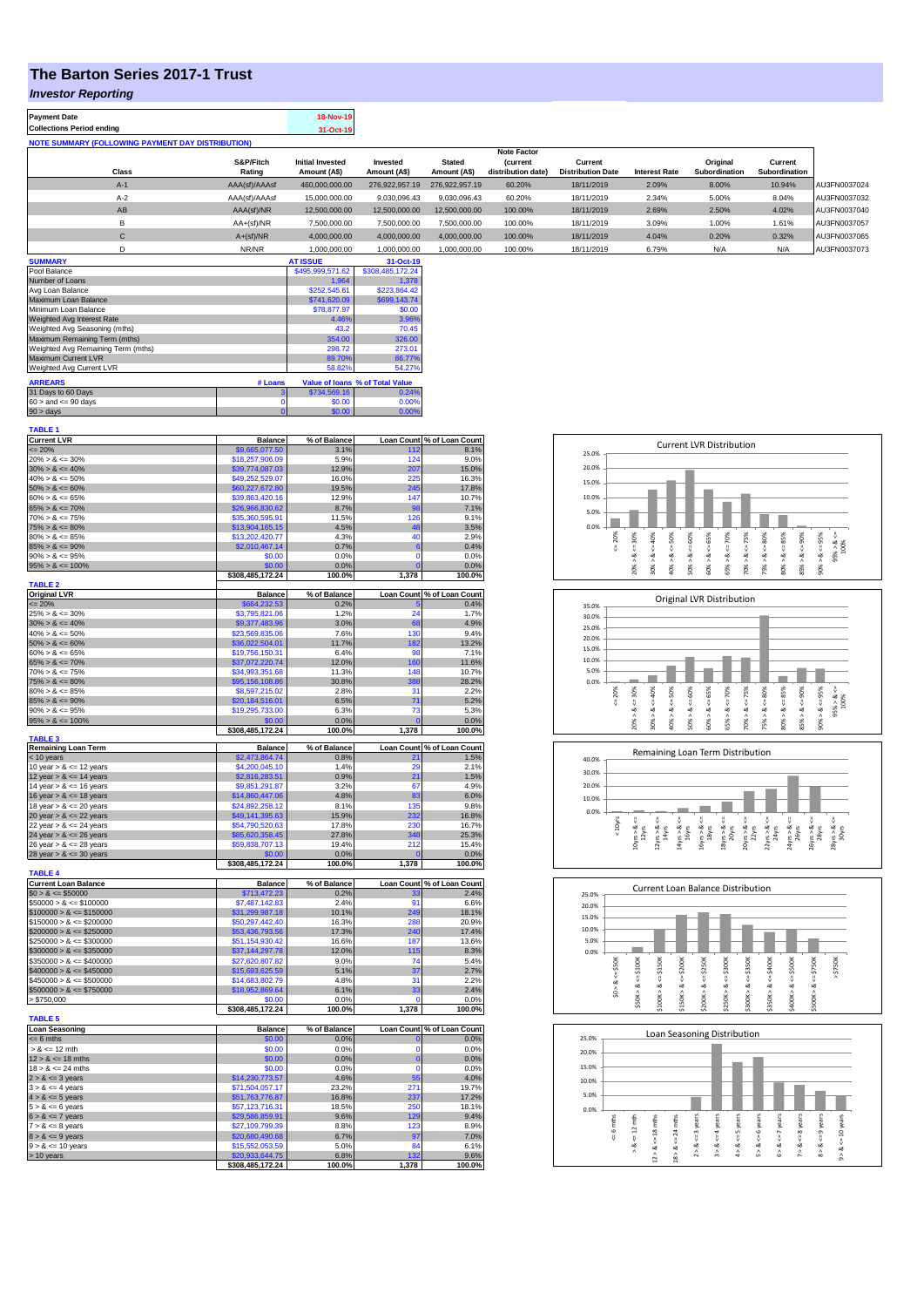# **The Barton Series 2017-1 Trust**

## *Investor Reporting*

| <b>Payment Date</b>                                               |                                     | 18-Nov-19                |                   |                                                                                              |
|-------------------------------------------------------------------|-------------------------------------|--------------------------|-------------------|----------------------------------------------------------------------------------------------|
| <b>Collections Period ending</b>                                  |                                     | 31-Oct-19                |                   |                                                                                              |
| TABLE 6<br>Postcode Concentration (top 10 by value)               | <b>Balance</b>                      | % of Balance             | <b>Loan Count</b> | % of Loan Count                                                                              |
| 2650                                                              | \$7,213,687.10                      | 2.3%                     |                   | 2.6%                                                                                         |
| 6210                                                              | \$5,751,420.74                      | 1.9%                     | 31                | 2.2%                                                                                         |
| 2615                                                              | \$5,574,895.36                      | 1.8%                     | 23                | 1.7%                                                                                         |
| 2914                                                              | \$5,298,556.64                      | 1.7%                     | 16                | 1.2%                                                                                         |
| 2905                                                              | \$5,188,110.67                      | 1.7%                     | 20                | 1.5%                                                                                         |
| 5108                                                              | \$5.129.461.17                      | 1.7%                     | 32                | 2.3%                                                                                         |
| 5109                                                              | \$4,968,834.75                      | 1.6%                     | 27                | 2.0%                                                                                         |
| 2602                                                              | \$4,862,000.73                      | 1.6%                     | 19                | 1.4%                                                                                         |
| 6208                                                              | \$4,237,867.12                      | 1.4%                     | 15                | 1.1%                                                                                         |
| 2617                                                              | \$3,877,376.60                      | 1.3%                     | 15                | 1.1%                                                                                         |
| <b>TABLE 7</b>                                                    |                                     |                          |                   |                                                                                              |
| <b>Geographic Distribution</b>                                    | <b>Balance</b>                      | % of Balance             |                   | Loan Count % of Loan Count                                                                   |
| <b>Australian Capital Territory</b>                               | \$51,107,304.94                     | 16.6%                    | 206               | 14.9%                                                                                        |
| New South Wales                                                   | \$50,660,199.47                     | 16.4%                    | 217               | 15.7%                                                                                        |
| Northern Territory                                                | \$928,891.75                        | 0.3%                     | $\overline{4}$    | 0.3%                                                                                         |
| Queensland                                                        | \$9,693,814.53                      | 3.1%                     | 39                | 2.8%                                                                                         |
| South Australia                                                   | \$125,135,449.33                    | 40.6%                    | 635               | 46.1%                                                                                        |
| Tasmania                                                          | \$581,521.24                        | 0.2%                     |                   | 0.1%                                                                                         |
| Victoria                                                          | \$7,759,572.17                      | 2.5%                     | 30                | 2.2%                                                                                         |
| Western Australia                                                 | \$62,618,418.81                     | 20.3%                    | 245               | 17.8%                                                                                        |
| <b>TABLE 8</b>                                                    | \$308,485,172.24                    | 100.0%                   | 1,378             | 100.0%                                                                                       |
| Metro/Non-Metro/Inner-City                                        | <b>Balance</b>                      | % of Balance             |                   | Loan Count % of Loan Count                                                                   |
| Metro                                                             | \$242,184,076.86                    | 78.5%                    | 1071              | 77.7%                                                                                        |
| Non-metro                                                         | \$65,548,549.36                     | 21.2%                    | 304               | 22.1%                                                                                        |
| Inner city                                                        | \$752,546.02                        | 0.2%                     |                   | 0.2%                                                                                         |
| TABLE 9                                                           | \$308,485,172.24                    | 100.0%                   | 1,378             | 100.0%                                                                                       |
| <b>Property Type</b>                                              | Balance                             | % of Balance             |                   | Loan Count % of Loan Count                                                                   |
| <b>Residential House</b>                                          | \$282,672,521.75                    | 91.6%                    | 1251              | 90.8%                                                                                        |
| <b>Residential Unit</b>                                           | \$23,431,457.15                     | 7.6%                     | 117               | 8.5%                                                                                         |
| Rural                                                             | \$0.00                              | 0.0%                     | $\mathbf 0$       | 0.0%                                                                                         |
| Semi-Rural                                                        | \$0.00                              | 0.0%                     | $\Omega$          | 0.0%                                                                                         |
| <b>High Density</b>                                               | 193.34                              | 0.8%                     | 10                | 0.7%                                                                                         |
| <b>TABLE 10</b>                                                   | \$308,485,172.24                    | 100.0%                   | 1,378             | 100.0%                                                                                       |
| <b>Occupancy Type</b>                                             | <b>Balance</b>                      | % of Balance             | <b>Loan Count</b> | % of Loan Count                                                                              |
|                                                                   |                                     |                          |                   |                                                                                              |
|                                                                   |                                     | 81.3%                    |                   |                                                                                              |
| <b>Owner Occupied</b><br>Investment                               | \$250,721,709.99<br>\$57,763,462.25 | 18.7%                    | 1109<br>269       |                                                                                              |
|                                                                   | \$308,485,172.24                    | 100.0%                   | 1,378             |                                                                                              |
| <b>TABLE 11</b>                                                   |                                     |                          |                   |                                                                                              |
| <b>Employment Type Distribution</b>                               | <b>Balance</b>                      | % of Balance             | <b>Loan Count</b> |                                                                                              |
| Contractor                                                        | \$6,912,595.26                      | 2.2%                     | 32                |                                                                                              |
| Pay-as-you-earn employee (casual)                                 | \$12.432.580.93                     | 4.0%                     | 61                |                                                                                              |
| Pay-as-you-earn employee (full time)                              | 236,973,345.14                      | 76.8%                    | 022               |                                                                                              |
| Pay-as-you-earn employee (part time)                              | \$23,033,423,19                     | 7.5%                     | 113               |                                                                                              |
| Self employed                                                     | \$13,014,189.02                     | 4.2%                     | 60                |                                                                                              |
| No data                                                           | \$16,119,038.70                     | 5.2%                     | 90                | 80.5%<br>19.5%<br>100.0%<br>% of Loan Count<br>2.3%<br>4.4%<br>74.2%<br>8.2%<br>4.4%<br>6.5% |
| Director                                                          | \$0.00                              | 0.0%                     | $\mathbf{0}$      |                                                                                              |
| <b>TABLE 12</b>                                                   | \$308,485,172.24                    | 100.0%                   | 1,378             |                                                                                              |
| <b>LMI Provider</b>                                               | <b>Balance</b>                      | % of Balance             | <b>Loan Count</b> |                                                                                              |
| QBE                                                               | \$283,294,555.29                    | 91.8%                    | 1286              |                                                                                              |
| Genworth                                                          | \$25,190,616,95                     | 8.2%                     | Q.                |                                                                                              |
|                                                                   | \$308,485,172.24                    | 100.0%                   | 1,378             | 0.0%<br>100.0%<br>% of Loan Count<br>93.3%<br>6.7%<br>100.0%                                 |
| TABLE 13<br><b>Arrears</b>                                        | <b>Balance</b>                      | % of Balance             | <b>Loan Count</b> | % of Loan Count                                                                              |
| <=0 days                                                          | \$302,329,499.84                    | 98.0%                    | 1353              | 98.2%                                                                                        |
| $0 >$ and $\lt = 30$ days                                         | \$5,421,103.24                      | 1.8%                     | 22                | 1.6%                                                                                         |
| $30 >$ and $\leq 60$ days                                         | \$734,569.16                        | 0.2%                     | ä                 |                                                                                              |
| $60 >$ and $\leq 90$ days                                         | \$0.00                              | 0.0%                     | O                 |                                                                                              |
| 90 > days                                                         | 0.00                                | 0.0%                     |                   |                                                                                              |
|                                                                   | \$308,485,172.24                    | 100.0%                   | 1,378             |                                                                                              |
| TABLE 14                                                          |                                     |                          |                   | 0.2%<br>0.0%<br>0.0%<br>100.0%                                                               |
| <b>Interest Rate Type</b>                                         | <b>Balance</b>                      | % of Balance             |                   |                                                                                              |
| Variable                                                          | \$253,553,023.91                    | 82.2%                    | 1141<br>237       |                                                                                              |
| Fixed                                                             | \$54,932,148.33<br>\$308,485,172.24 | 17.8%<br>100.0%          | 1,378             | Loan Count % of Loan Count<br>82.8%<br>17.2%<br>100.0%                                       |
| <b>TABLE 15</b>                                                   |                                     |                          |                   |                                                                                              |
| <b>Weighted Ave Interest Rate</b>                                 | <b>Balance</b><br>4.26%             | <b>Loan Count</b><br>237 |                   |                                                                                              |
| <b>Fixed Interest Rate</b>                                        |                                     |                          |                   |                                                                                              |
| <b>TABLE 16</b>                                                   |                                     |                          |                   |                                                                                              |
| Foreclosure, Claims and Losses (cumulative)                       | Balance                             | <b>Loan Count</b>        |                   |                                                                                              |
| Properties foreclosed                                             | \$73,685.93                         |                          |                   |                                                                                              |
| Claims submitted to mortgage insurers                             | \$70,056.08                         |                          |                   |                                                                                              |
| Claims paid by mortgage insurers<br>loss covered by excess spread | \$70,056.08<br>\$3,629.85           |                          |                   |                                                                                              |

Please note: Stratified data excludes loans where the collateral has been sold and there is an LMI claim pending.